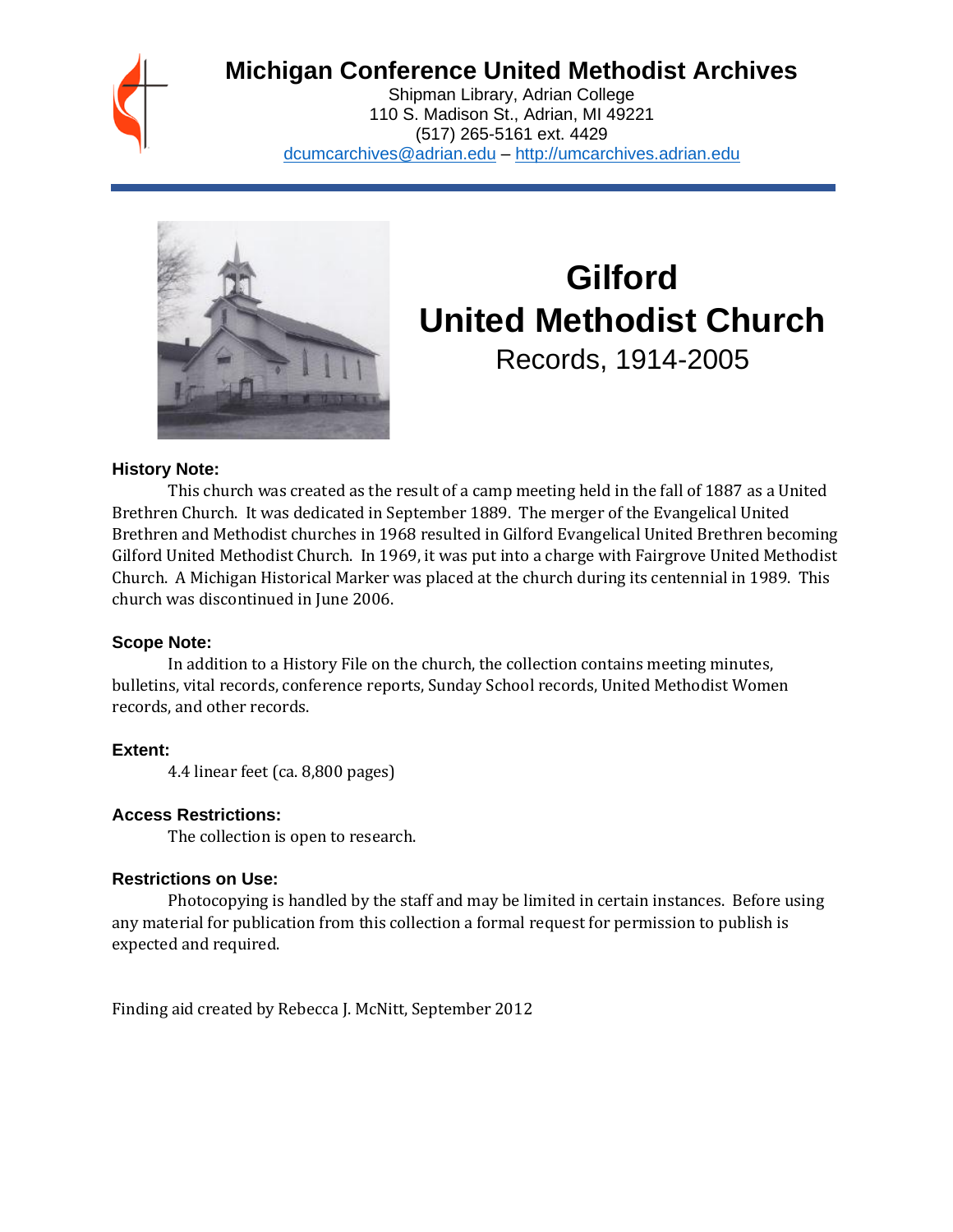#### **Appointments List**

Appointments between 1887 and 1899 are missing, Gilford may have shared ministers with neighboring churches.

- 1887-1888: David S. Arnold
- 1899-1900: Eugene J. Hall
- 1900-December 1902: Benjamin Franklin Fowler
- January 1903-April 1904: C.J. Miller
- May 1904-1904: Milton C. Williams
- 1904-January 1906: James Turner
- January 1906-1906: John O. Emerick/Emrick
- 1906-December 1906: G.W. Fisher
- 1907-December 1907: To be supplied
- December 1907-March 1908: C.E. Jarvis
- March 1908-December 1908: Augusta Albertson
- December 1908-June 1909: J.B. Seymour
- 1909-1911: Gladys Hawkins
- 1911-October 1911: David S. Arnold
- October 1911-June 1912: Aaron W. Snepp
- 1912-1913: William J. Tarrant
- 1913-May 1914: Anna Schultz
- May 1914-1914: Emery Loeffel
- 1914-1914: Joseph L. Ickes
- 1914-1915: To be supplied
- 1915-1916: F.E. Presgraves & Charles N. Gladwell
- 1916-1918: Charles N. Gladwell
- 1918-1919: Perry L. Wolf
- 1919-1921: Adam F. Light
- 1921-1921: William D. Stratton
- 1921-1922: Adam F. Light
- 1922-1923: Ernest E. Rhoads & Anna Shultz
- 1923-1925: Anna Shultz
- 1925-1926: I. Earl Longenbaugh & Ghouly E. Warren
- 1926-1929: James A. Reynolds
- 1929-1931: J. Elmer Lutz
- 1931-1932: Ernest Frank Highley
- 1932-1933: Ernest Frank Highley & Robert E. Uhrig
- 1933-1934: Robert E. Uhrig
- 1934-1936: Milton R. Davis
- 1936-1937: Harry D. Meads
- 1937-1938: G. Edgar Schade
- 1938-1941: Lester A. Dana
- 1941-1942: Merl Wolverton
- 1942-1946: Wilbur A. Williams
- 1946-December 1948: Walter W. Arnold
- June 1949-1952: [Chester J. Erickson](http://umcarchives.adrian.edu/clergy/ericksoncj.php)
- 1952-1953: Walton Crothers
- 1953-1958: Seward C. Walton
- 1958-1963: Daniel F. Binder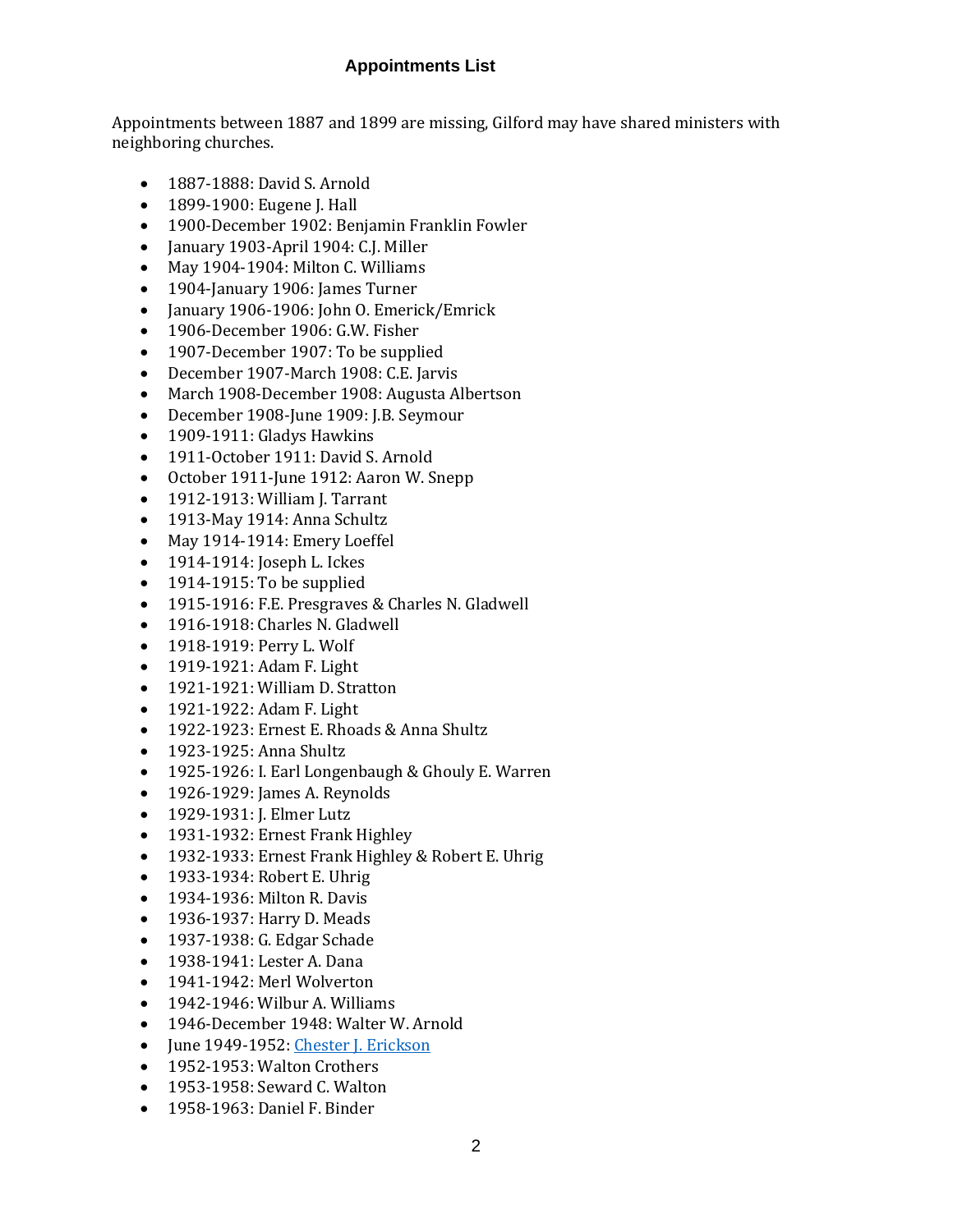#### **Appointments List**

- 1963-1965: Samuel R. Wurtz
- 1965-1969: Carl J. Litchfield
- 1969-1972: David L. Saucier
- 1972-1978: Donald P. Haskell
- 1978-1981: John G. Park
- 1981-1984: C. William Bollinger
- 1984-1992: Otto Flachsmann
- 1992-1996: David G. Mulder
- January 1997-1999: Kevin Harbin
- 1999-August 1999: Kevin C. Zaborney
- May 2000-September 2001: Fredric Heath
- 2002-June 2006: David A. Wichert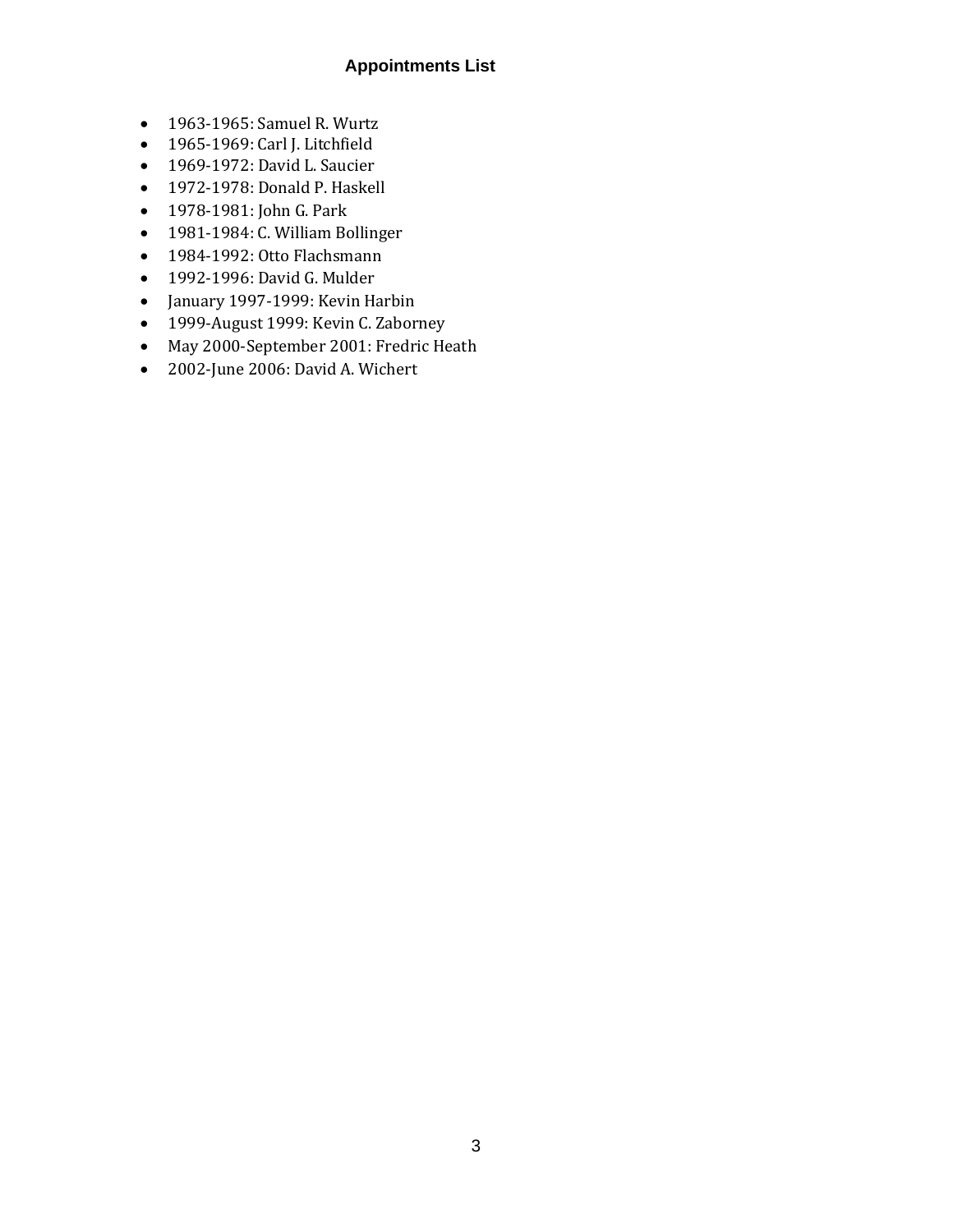**Container Contents**

#### **Box 1 Gilford**

- Administrative Council
	- o 1977-1981
	- o 1982-1983
	- o 1984
	- o 1985-1986
	- o 1987-1988
	- o 1989-1990
	- o 1991-1995
	- o 1996-2002
- Attendance
- Bean Festival

#### **Box 2 Gilford**

- Budget and Finance
	- o 1971-1981
	- o 1982-1984
	- o 1985-1987
	- o 1988-1991
	- o 1992-2000
	- o 2001-2005
- Building Maintenance
- Bulletins
	- o 1974
	- o 1979-1980
	- o 1981-1983

#### **Box 3 Gilford**

- Bulletins
	- o 1984-1985
	- o 1986-1987
	- o 1988-1990
- o 2003-2005
- Certificates, 1977-2002
- Charge Conferences and Statistical Reports
	- o 1955
	- o 1981-1982

#### **Box 4 Gilford**

- Charge Conferences and Statistical Reports
	- o 1983-1987
	- o 1987-1993
	- o 1994-1996
	- o 1997-1999
	- o 2000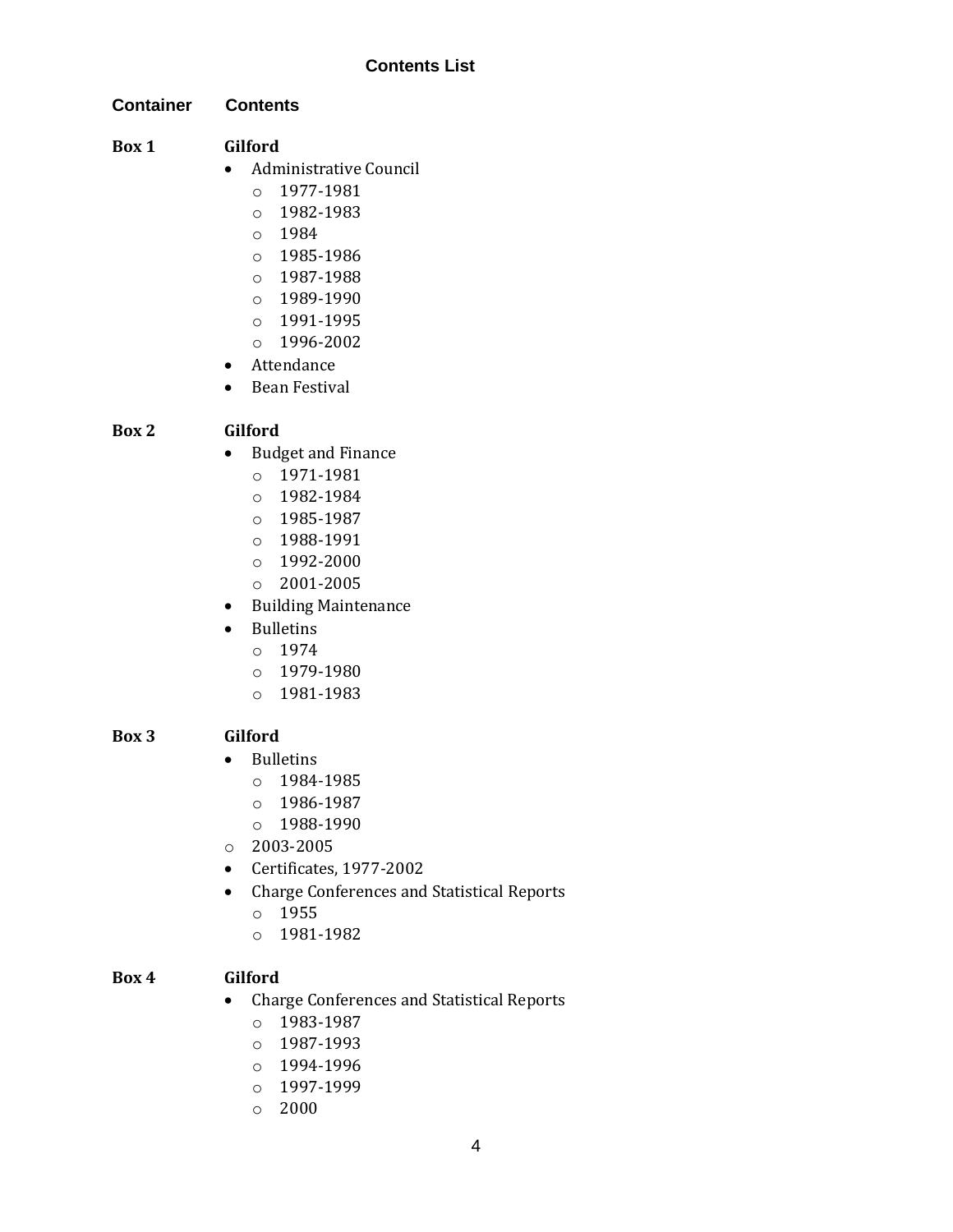#### **Container Contents**

- o 2001-2002
- o 2003-2005
- Christian Fellowship Softball
- Church Records
	- o Memberships
		- 1924-2004
		- 1950-1952
	- o Baptisms, 1969-1991

#### **Box 5 Gilford**

- Church Records
	- o Memberships, 1969-2002
	- o Membership Transfers, 1969-2003
	- o Marriages, 1984-1999
	- o Deaths, 1984-2001
	- o Membership Roll, undated
- Church Women United
	- o 1978-1981
	- o 1982-1983
- Council on Ministries, 1976-1980
- Funerals, 1978-2005
- Gilford Centennial

#### **Box 6 Gilford**

- Gilford Centennial (continued)
- Guest Book
	- o 1964-1977
	- o 1989
- History File
- Miscellaneous
- Non-Profit Corporation Annual Reports
- Obituaries, 1972-2002
- Photographs
	- o Church and Members
	- o Vacation Bible School, 1992
- Pictorial Directories
- State of Michigan Tributes and Resolutions (see Oversize)

#### **Box 7 Gilford**

- Sunday School Record Books
	- o 1914
	- o 1916-1917
	- o 1920-1922
	- o 1924-1925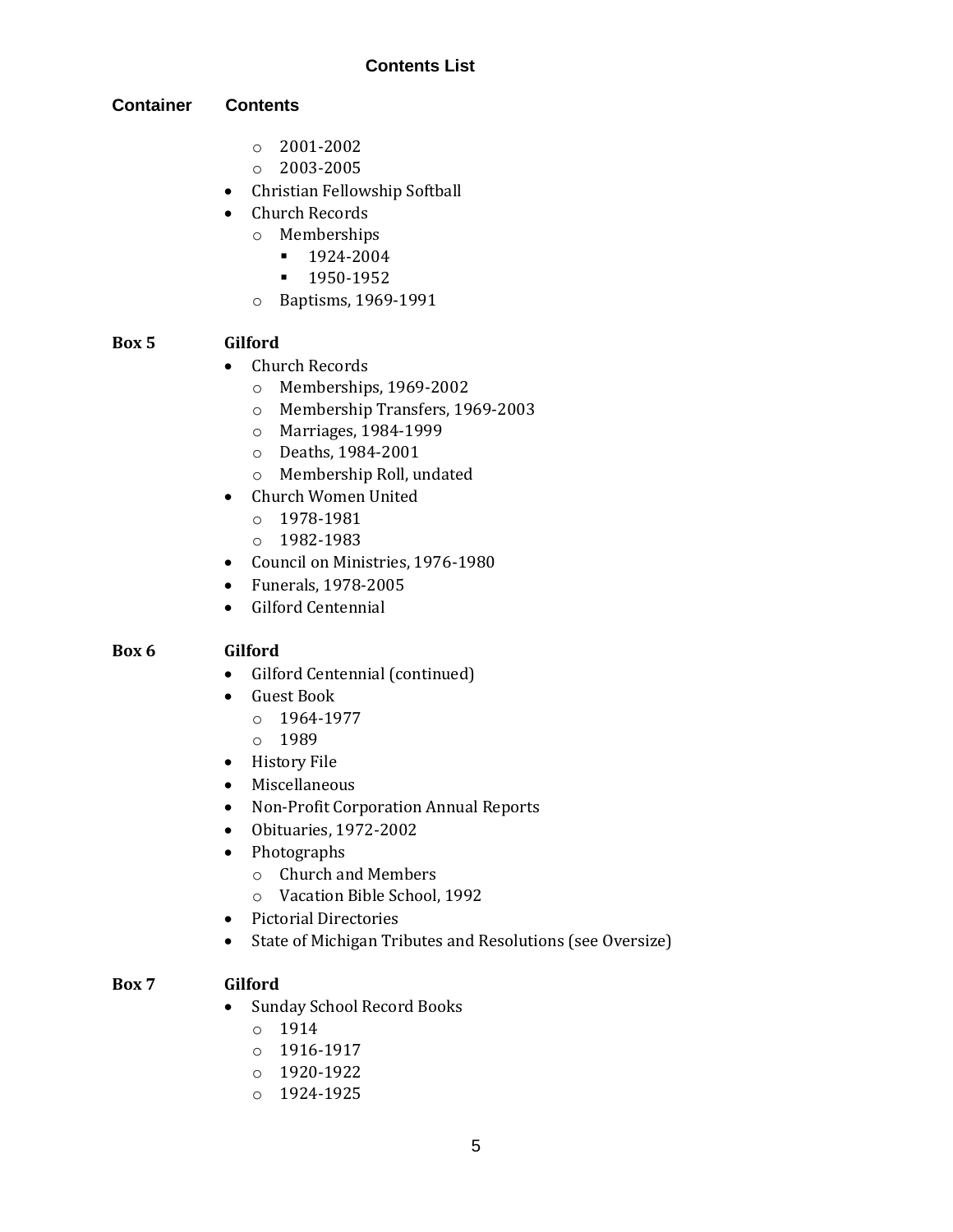#### **Container Contents**

- o 1938-1939
- o 1939-1940
- o 1940-1941
- o 1948-1949
- o 1950-1952
- o 1962-1966

### **Box 8 Gilford**

- Sunday School Record Books
	- o 1967-1968
	- o 1969
	- o 1971-1977
	- o 1979-1980
	- o Undated
- Sunday School Reports, 1979-1985
- Sunday School Scripts
- Sunday School Treasurer's Record Book, 1940-1941
- Trustees' Reports, 1984-1985, 1988, and 2001

#### **Box 9 Gilford**

- United Methodist Women
- United Methodist Women
	- o Certificates, 1989-2000
	- o Correspondence
		- 1984-1988
		- **•** 1991-1998
	- o Financial Ledger, 1982-1989
	- o Financial Reports
		- 1982-1989
		- 1990-1999
		- 2000-2003
	- o Greeting Card Party Attendance Sheets, 1987-1990
	- o Materials for Secretary
	- o Minutes, 1973-1975
	- o Offerings, 1982-1990
	- o Reading Program
	- o Schedules and Leadership, 1986-1997
	- o Secretary's Reports
		- 1976-1980

#### **Box 10 Gilford**

- United Methodist Women
	- o Secretary's Reports
		- 1981-1985
		- **■** 1986-1989